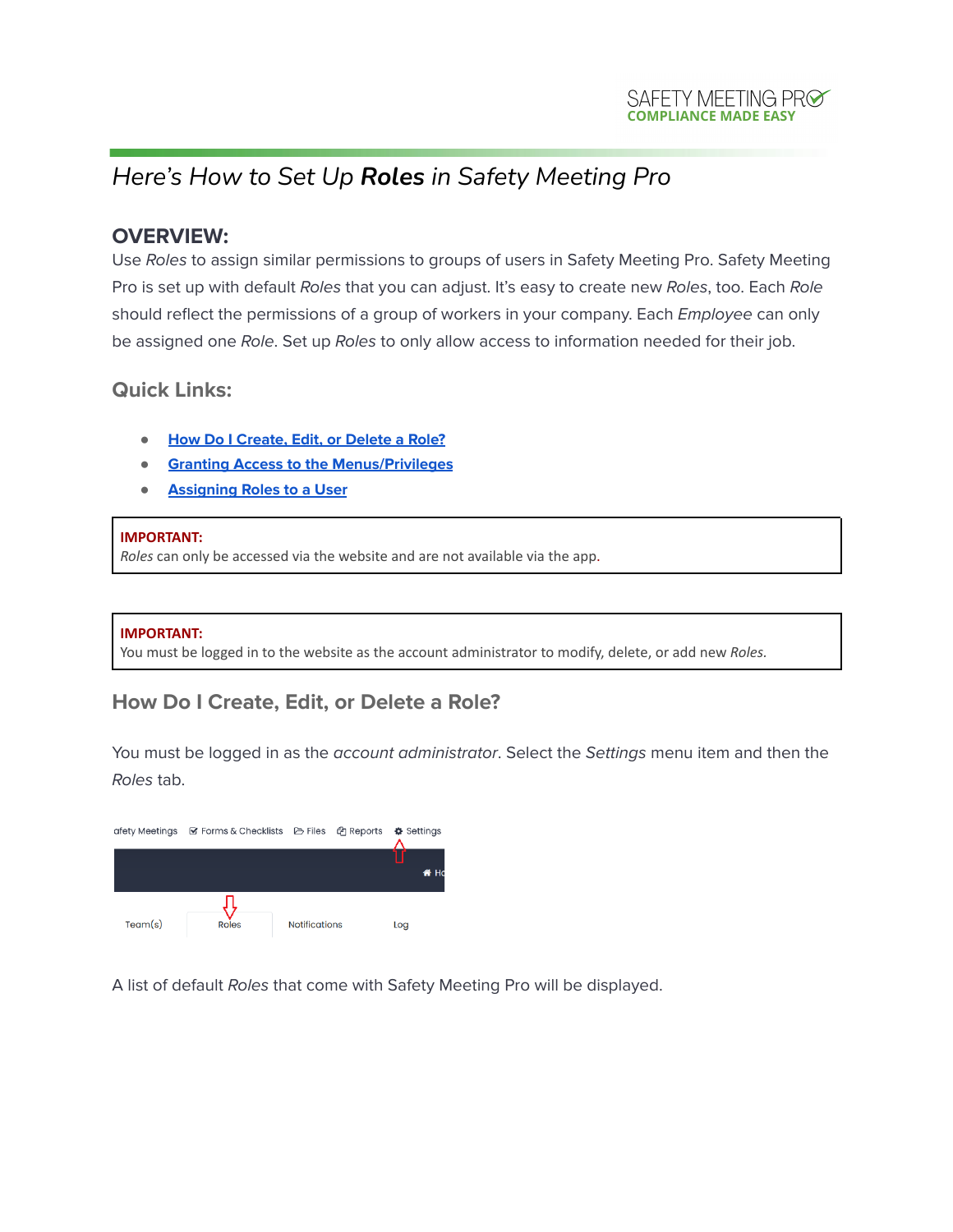#### SAFETY MEETING PRØ **COMPLIANCE MADE EASY**

| <b>My Details</b>           |    | <b>Company Settings</b> | <b>Topics</b>                                                                                   | <b>Additional Settings</b> |               | Team(s) |                 | Roles                |                | <b>Notifications</b> |          | Log        |
|-----------------------------|----|-------------------------|-------------------------------------------------------------------------------------------------|----------------------------|---------------|---------|-----------------|----------------------|----------------|----------------------|----------|------------|
|                             |    |                         |                                                                                                 |                            |               |         |                 |                      |                |                      |          | Add Role + |
|                             |    |                         |                                                                                                 |                            |               |         |                 | <b>Select Status</b> | $\vee$ Search: |                      |          |            |
| #                           | Ť. | 11<br><b>Role Name</b>  | <b>Role Note</b>                                                                                | 11                         | <b>Status</b> | 1I.     | <b>Added on</b> |                      | 11             | <b>Action</b>        |          | 11         |
|                             |    | Admin/Main              | <b>Access Everything!</b>                                                                       |                            | Active        |         | 02/10/2022      |                      |                | $\mathcal{C}$        |          |            |
| $\overline{2}$              |    | Admin                   |                                                                                                 |                            | Active        |         | 02/10/2022      |                      |                | 60                   |          |            |
| $\mathsf 3$                 |    | Office Support          |                                                                                                 |                            | Active        |         | 02/10/2022      |                      |                | 80                   |          |            |
| 4                           |    | Supervisor              |                                                                                                 |                            | Active        |         | 02/10/2022      |                      |                | 60                   |          |            |
| $\overline{5}$              |    | <b>Field Tech</b>       |                                                                                                 |                            | Active        |         | 02/10/2022      |                      |                | $\alpha$             |          |            |
| 6                           |    | Student                 | This role has only access to Safety<br>Meetings which either be created<br>by them or be of it. |                            | Active        |         | 02/10/2022      |                      |                | 60                   |          |            |
| Showing 1 to 6 of 6 entries |    |                         |                                                                                                 |                            |               |         |                 |                      |                |                      | Previous | Next       |

- Select  $\bullet$  to edit a Role.
- Select  $\overline{\phantom{a}}^{\text{Add Rob}}$  button to create a new *Role*.
- Select  $\odot$  icon to delete a Role.

## **Granting Access to the Menus/Privileges**

If a user was granted all privileges, they would see the following menus at the top of the Safety Meeting Pro app:



Each menu item (Dashboard, Directory, Incidents, Employee Write Ups, Safety Meetings, Forms & Checklists, Files, and Reports) corresponds to an entry found on the Edit Roles webpage starting with Dashboard. These entries are found without any leading dashes (--).

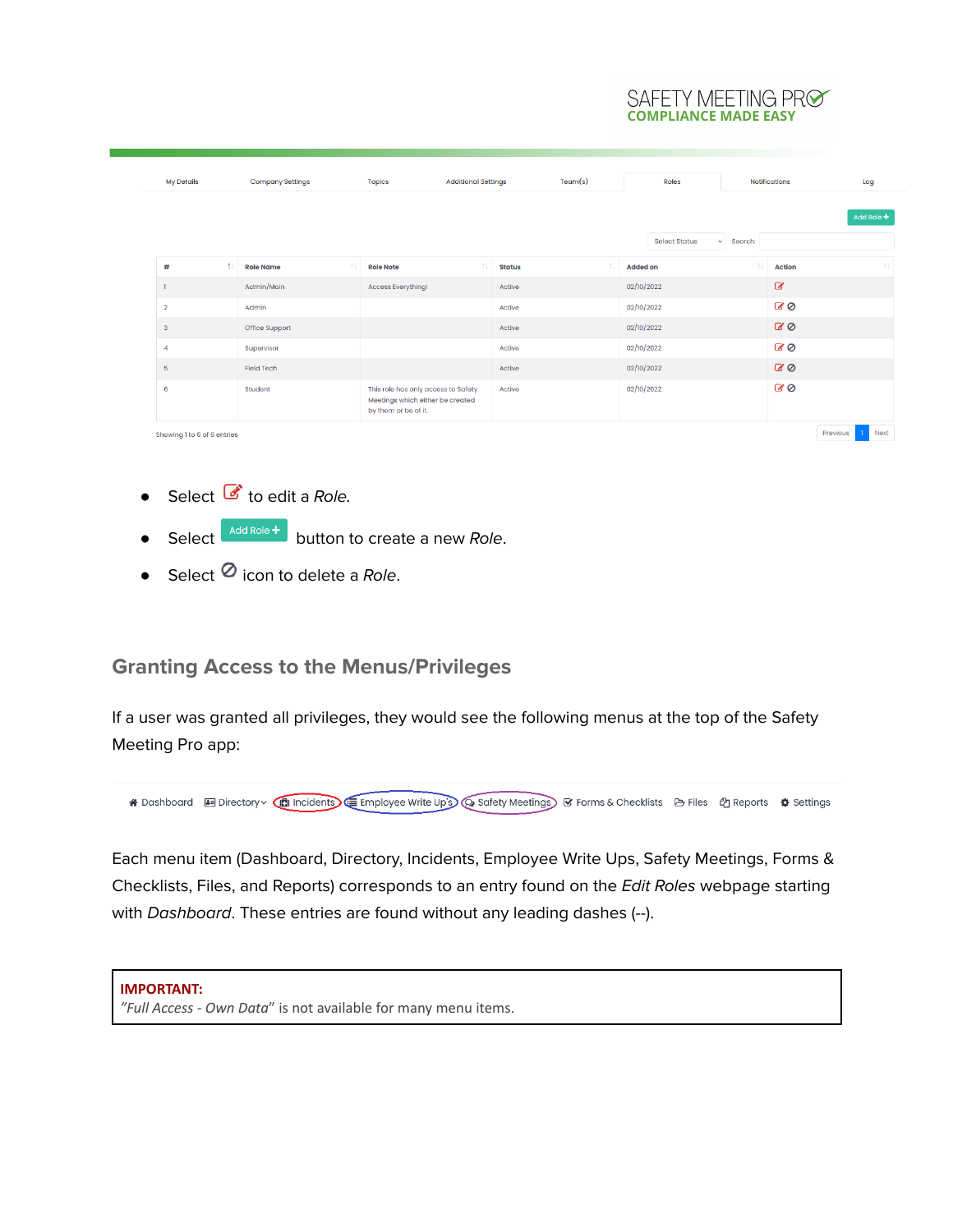#### SAFETY MEETING PRØ **COMPLIANCE MADE EASY**



For example, to turn on the Safety Meetings menu item, it is important to grant Full Access - All Data under that setting. So below, Incidents and Employee Write Ups menus have been turned off while access to the Safety Meetings menu has been turned on.

| Incidents          |                                 |                          |             |           |
|--------------------|---------------------------------|--------------------------|-------------|-----------|
| <b>O</b> No Access | ○ Full Access - All Data        | ○ Full Access - Own Data | ○ Read Only |           |
|                    |                                 |                          |             |           |
| Employee Write Ups |                                 |                          |             |           |
| O No Access        | ○ Full Access - All Data        | ○ Full Access - Own Data | ○ Read Only |           |
| Safety Meetings    |                                 |                          |             |           |
| O No Access        | <b>O</b> Full Access - All Data | ○ Full Access - Own Data | ○ Read Only | ○ Student |
|                    |                                 |                          |             |           |

This is what a user with that Role will see when they log in:



Under the Safety Meetings menu, it is possible to control the level of access each Role will be granted for Safety Meeting features. There are several features associated with Safety Meetings, including creating individual meetings and creating group meetings. If your company has the Advanced or Unlimited plan, it is also possible to set permissions to allow users to schedule future meetings or create their own safety meetings. All of these lower level items begin with a --. Please select those privileges that you would like to grant to the role.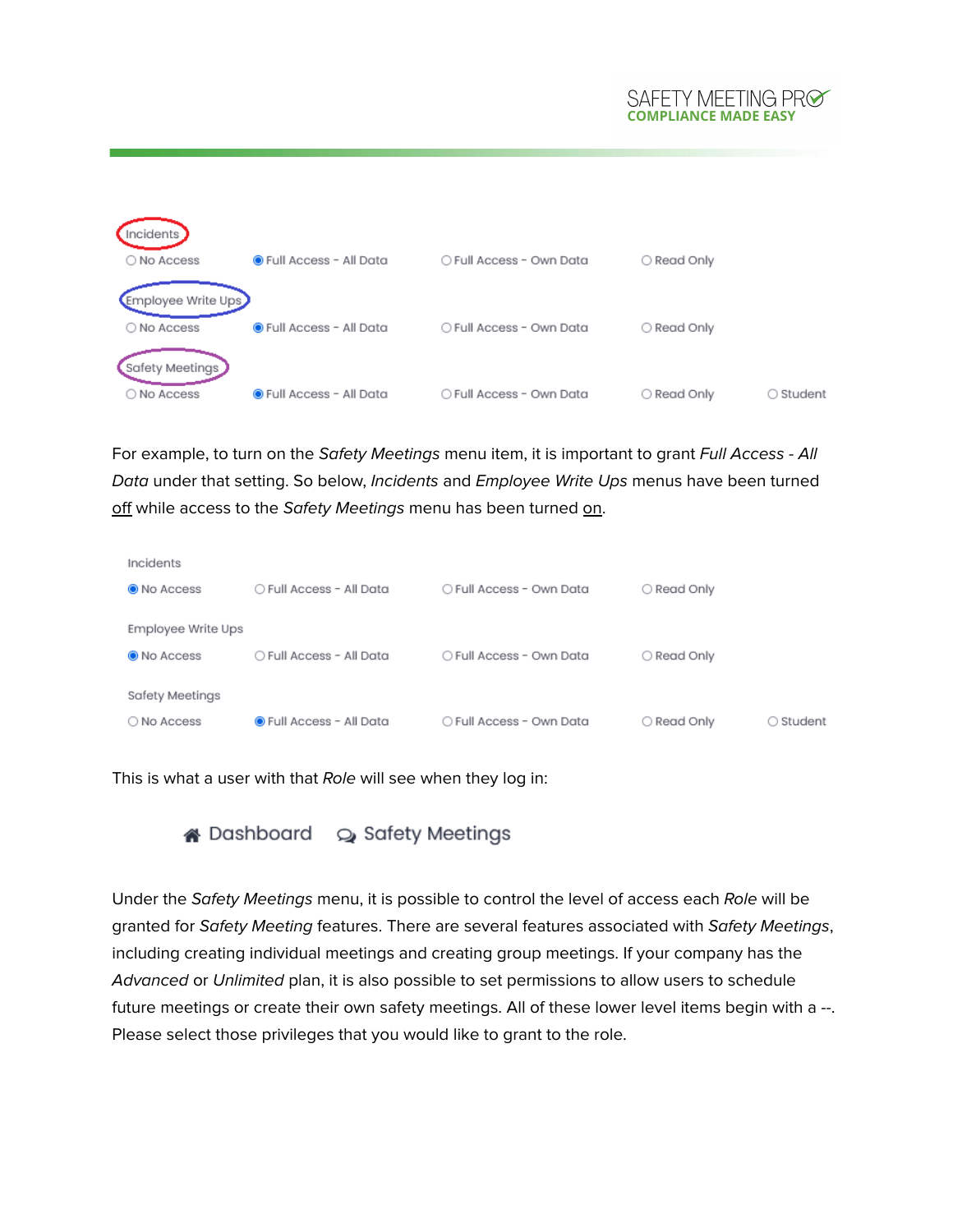# SAFETY MEETING PRO

| Safety Meetings            |                                                    |                          |             |             |  |  |  |  |
|----------------------------|----------------------------------------------------|--------------------------|-------------|-------------|--|--|--|--|
| O No Access                | <b>O</b> Full Access - All Data                    | O Full Access - Own Data | O Read Only | $O$ Student |  |  |  |  |
|                            |                                                    |                          |             |             |  |  |  |  |
|                            | --Safety Meetings (Can create individual Meetings) |                          |             |             |  |  |  |  |
| O No Access                | ○ Full Access - All Data                           | ○ Full Access - Own Data | ○ Read Only |             |  |  |  |  |
|                            |                                                    |                          |             |             |  |  |  |  |
|                            | --Safety Meetings (Can create Group meetings)      |                          |             |             |  |  |  |  |
| $\odot$ No<br>○ Yes        | ○ Full Access - Own Data                           | O Read Only              |             |             |  |  |  |  |
|                            |                                                    |                          |             |             |  |  |  |  |
| --Scheduled Future Meeting |                                                    |                          |             |             |  |  |  |  |
| O No Access                | O Full Access - All Data                           | ○ Full Access - Own Data | ○ Read Only |             |  |  |  |  |
|                            |                                                    |                          |             |             |  |  |  |  |
| --Safety Topics (Custom)   |                                                    |                          |             |             |  |  |  |  |
| O No Access                | O Full Access - All Data                           | ○ Full Access - Own Data | ○ Read Only |             |  |  |  |  |

At the top of the Roles webpage, you'll find the list of widgets that can appear on your dashboard. This is the home screen of the app. If your user needs "sign access" to the Safety Meetings, we recommend that you assign them a Role that has access to these two widgets.To grant this access select the following:

- Widget: Safety Meetings and click on Full Access All Data
- Widget: My Safety Meetings and click on Full Access All Data

Dashboard

| -- Widget: Safety Meetings    |                          |                          |             |  |  |  |  |
|-------------------------------|--------------------------|--------------------------|-------------|--|--|--|--|
| ◯ No Access                   | ● Full Access - All Data | ○ Full Access - Own Data | ○ Read Only |  |  |  |  |
|                               |                          |                          |             |  |  |  |  |
| -- Widget: My Safety Meetings |                          |                          |             |  |  |  |  |
| O No Access                   | ● Full Access - All Data | ○ Full Access - Own Data | ○ Read Only |  |  |  |  |

This action will turn on the widgets on the dashboard for all users assigned this role.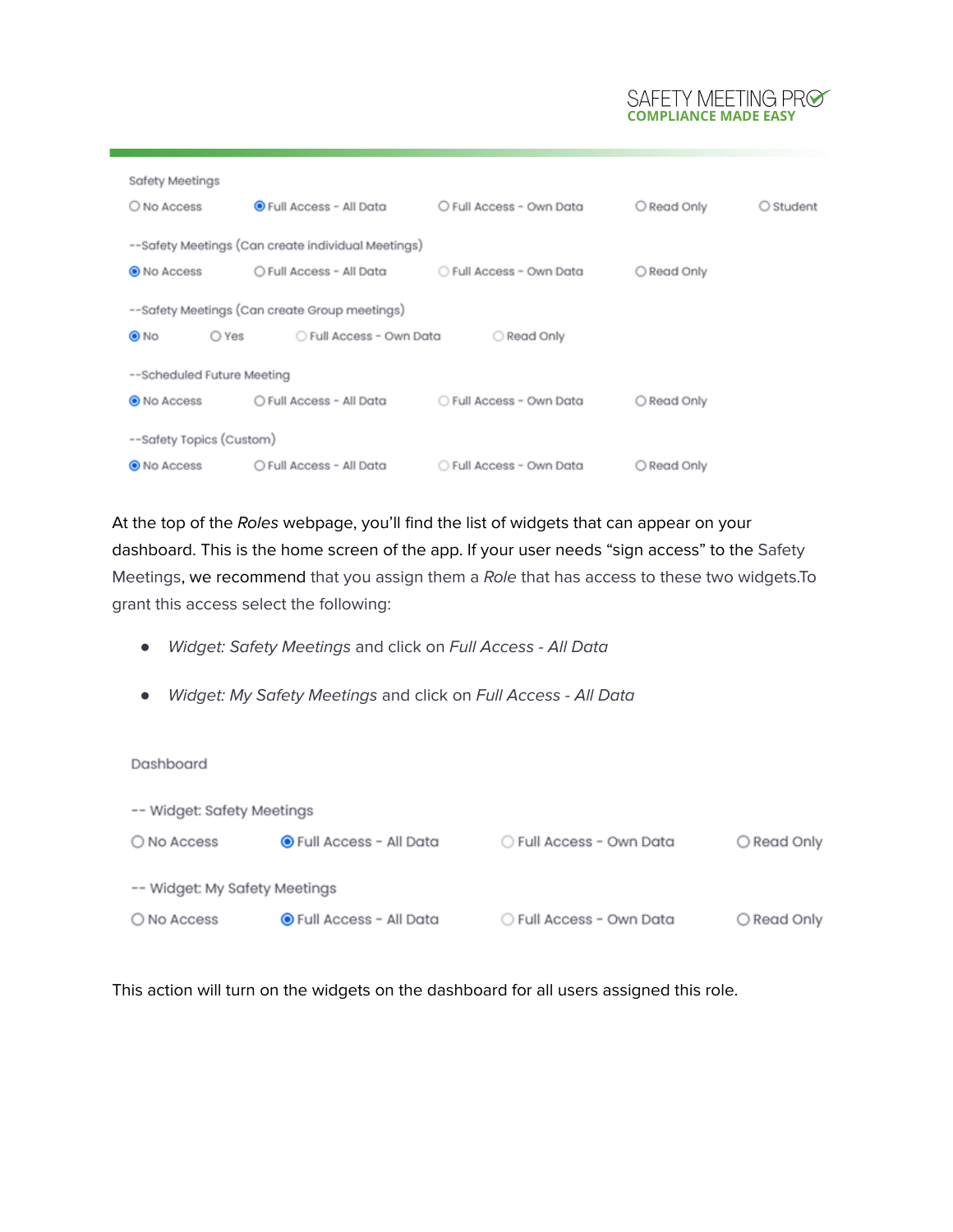## SAFETY MEETING PRO

|                                                                                                                               |                            |                            |                                                           |               | Boshboard Q Safety Meetings |                   |                                                                                   |                    |
|-------------------------------------------------------------------------------------------------------------------------------|----------------------------|----------------------------|-----------------------------------------------------------|---------------|-----------------------------|-------------------|-----------------------------------------------------------------------------------|--------------------|
| Snow Day today! Drive carefully.<br>Daily Safety Tip: Report a hazardous condition immediately to your manager or supervisor. |                            |                            |                                                           |               | B                           |                   | Next Scheduled Meeting: Not Scheduled<br>Last Attended Safety Meeting: 12/29/2021 |                    |
| <b>Safety Meetings</b><br>Date                                                                                                |                            | Topic                      |                                                           |               |                             | Leader            |                                                                                   |                    |
| 02/04/2022                                                                                                                    |                            | A new meeting              |                                                           |               |                             | Suz Potter        |                                                                                   | Type<br>Individual |
| 02/03/2022                                                                                                                    |                            |                            | Accident Review: Electrocution On Pad-mounted Transformer |               |                             | <b>Tom Powers</b> |                                                                                   | Group              |
| 01/18/2022                                                                                                                    |                            | Accidents Before And After |                                                           |               |                             | <b>Tom Powers</b> |                                                                                   | Group              |
| <b>Safety Meeting</b>                                                                                                         |                            |                            |                                                           |               |                             |                   | Click To Add/Remove Dashboard Widget                                              |                    |
| Date<br>12/29/2021                                                                                                            | Toplo<br>A Flood Of Danger |                            | Leader<br>Suzanne Preuss                                  | Type<br>Group |                             |                   |                                                                                   |                    |
| 12/29/2021                                                                                                                    | Ammonia Safety             |                            | Suzanne Preuss                                            | Group         |                             |                   |                                                                                   |                    |
| 11/23/2021                                                                                                                    | Flying Objects             |                            | <b>Tom Powers</b>                                         | Group         |                             |                   |                                                                                   |                    |

## **Assigning Roles to a User**

#### **1. Adding Employees via the website:**

To get the most from your Safety Meeting Pro account, you need to add your workers as *Employees*. Using Safety Meeting Pro, select the *Directory* menu item and then select the *Employees* submenu.



Next click on *Add Employee*.



Now you can enter your employee's basic data.